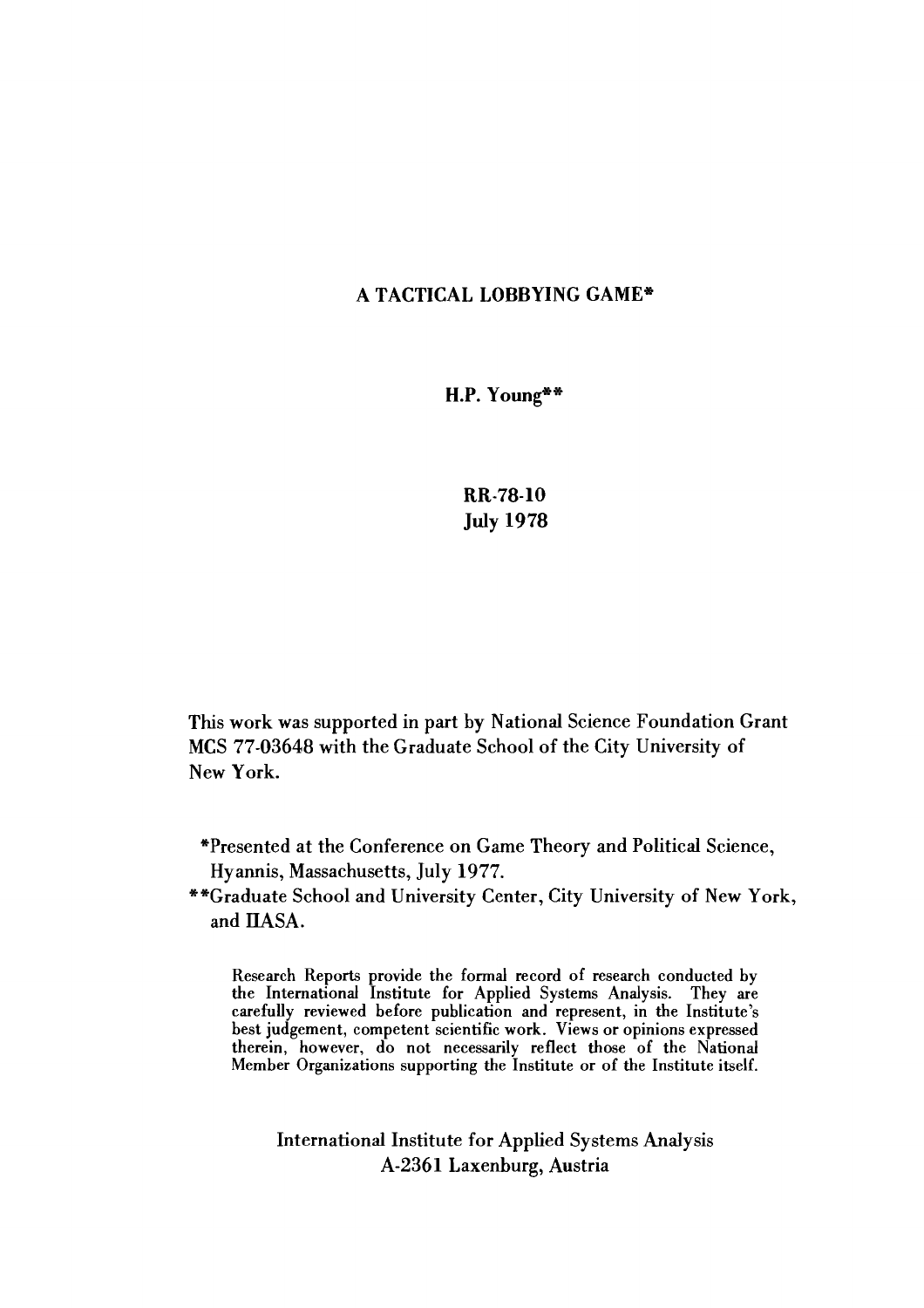Jeanne Anderer, editor Martin Schobel, graphics

Printed by NOVOGRAPHIC Maurer-Lange-Gasse 64 1238 Vienna

Copyright © 1978 IIASA

All rights reserved. No part of this publication may be reproduced or transmitted in any form or by any means, electronic or mechanical, including photocopy, recording, or any information storage or retrieval system, without permission in writing from the publisher.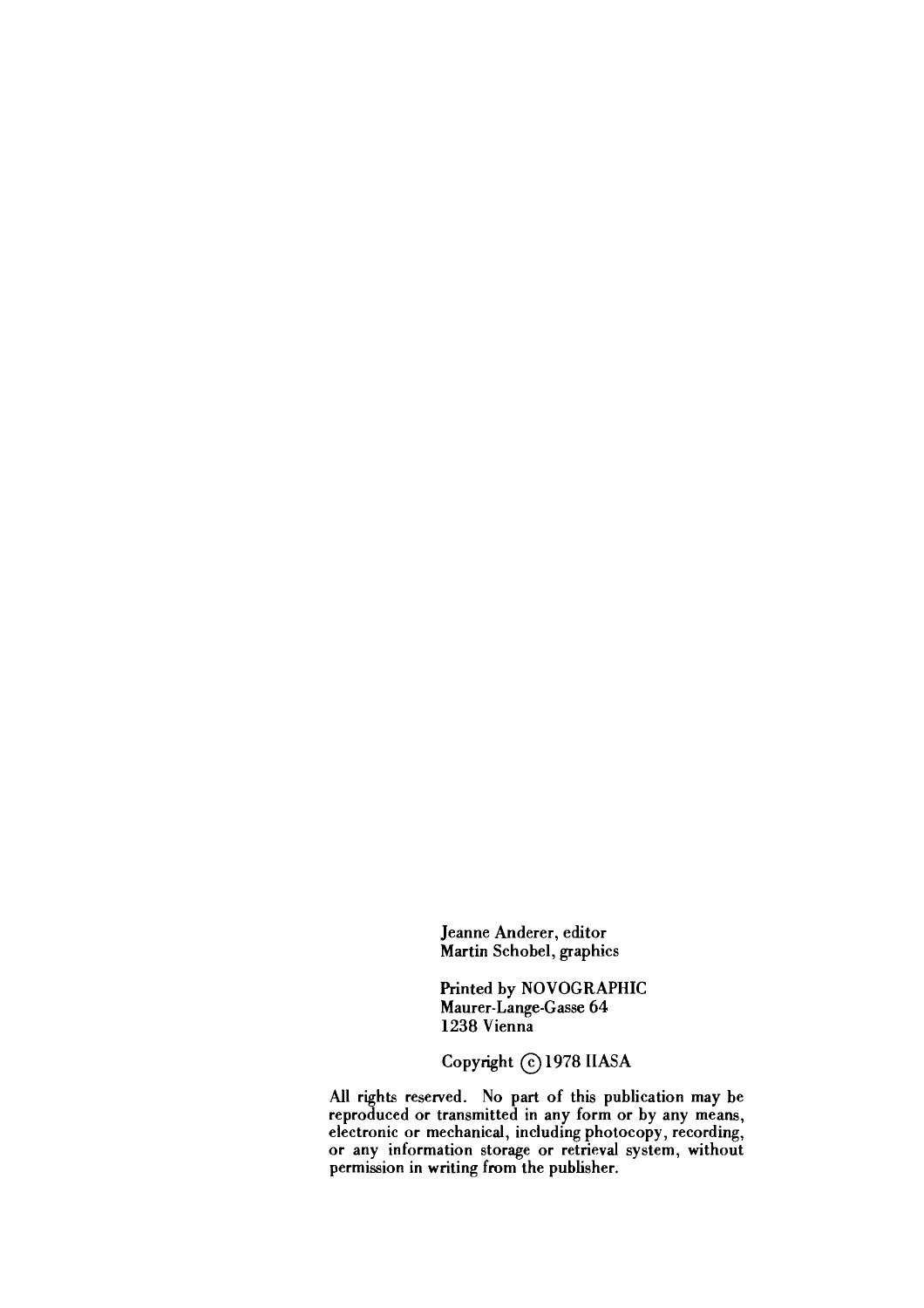Preface

An economic approach to the problem of measuring the relative "power" or "value" of members in a decision making body is to ask how much the various members would be paid by outside agents trying to manipulate the outcome. A particular case is that in which there are two competing agents, or lobbyists, on opposite sides of the issue. A model of competition is developed that leads to a class of two-person zero sum games that are related to so-called Colonel Blotto games. These have potential application to a wide variety of problems in which two opponents compete for the control of certain targets.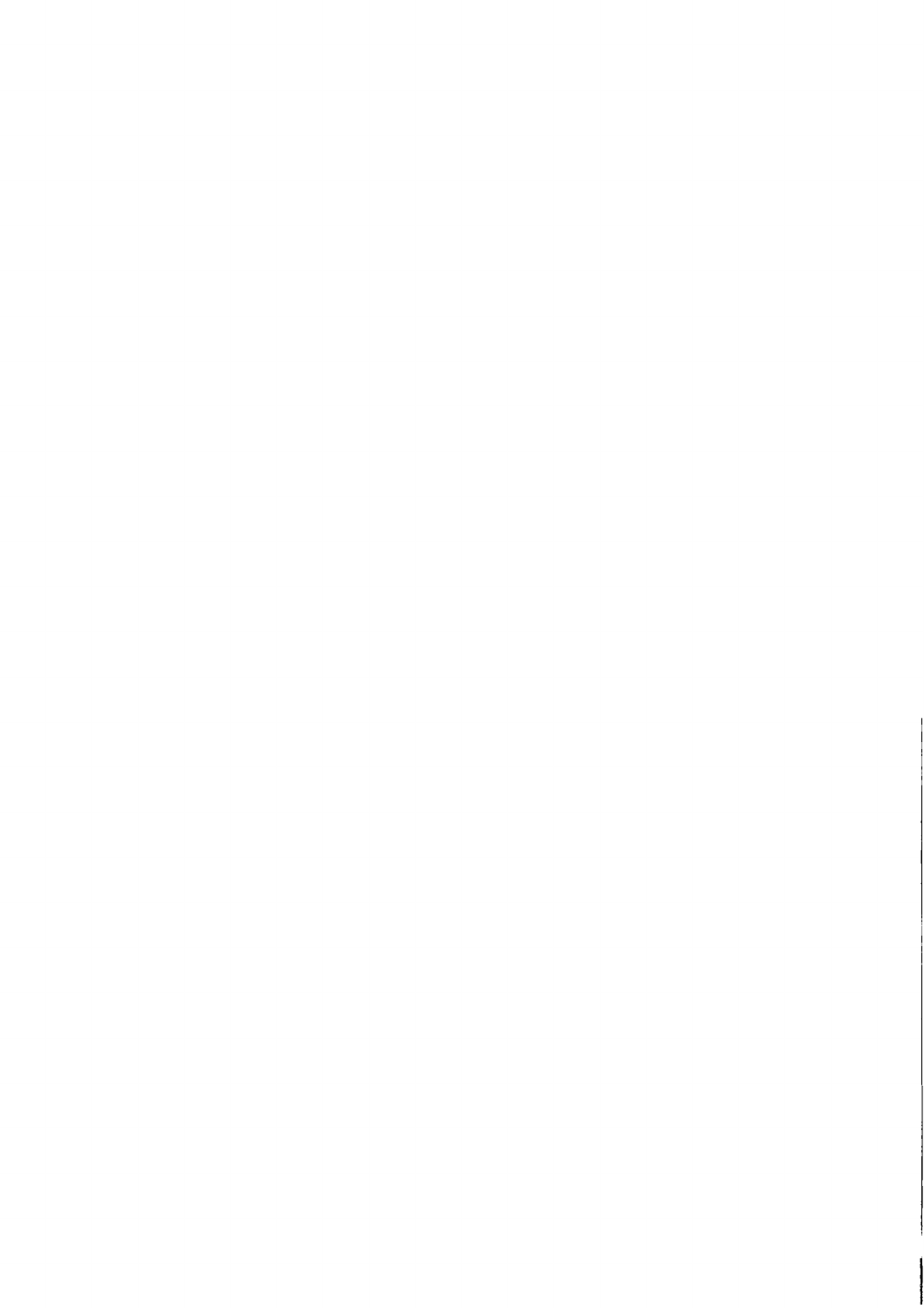#### **Summary**

Some basic solution properties and anomalies are investigated for a class of tactical games related to so-called Colonel Blotto games. In this model two agents compete for control of players in a given n-person simple game. It is shown that equilibrium solutions-even in mixed strategies-do not always exist. The case where the opponents have substantially unequal resources is solved and shown to attribute values to the players in the original n-person game that are in the least core. Some approximate values for particular cases where resources are equal are also cited.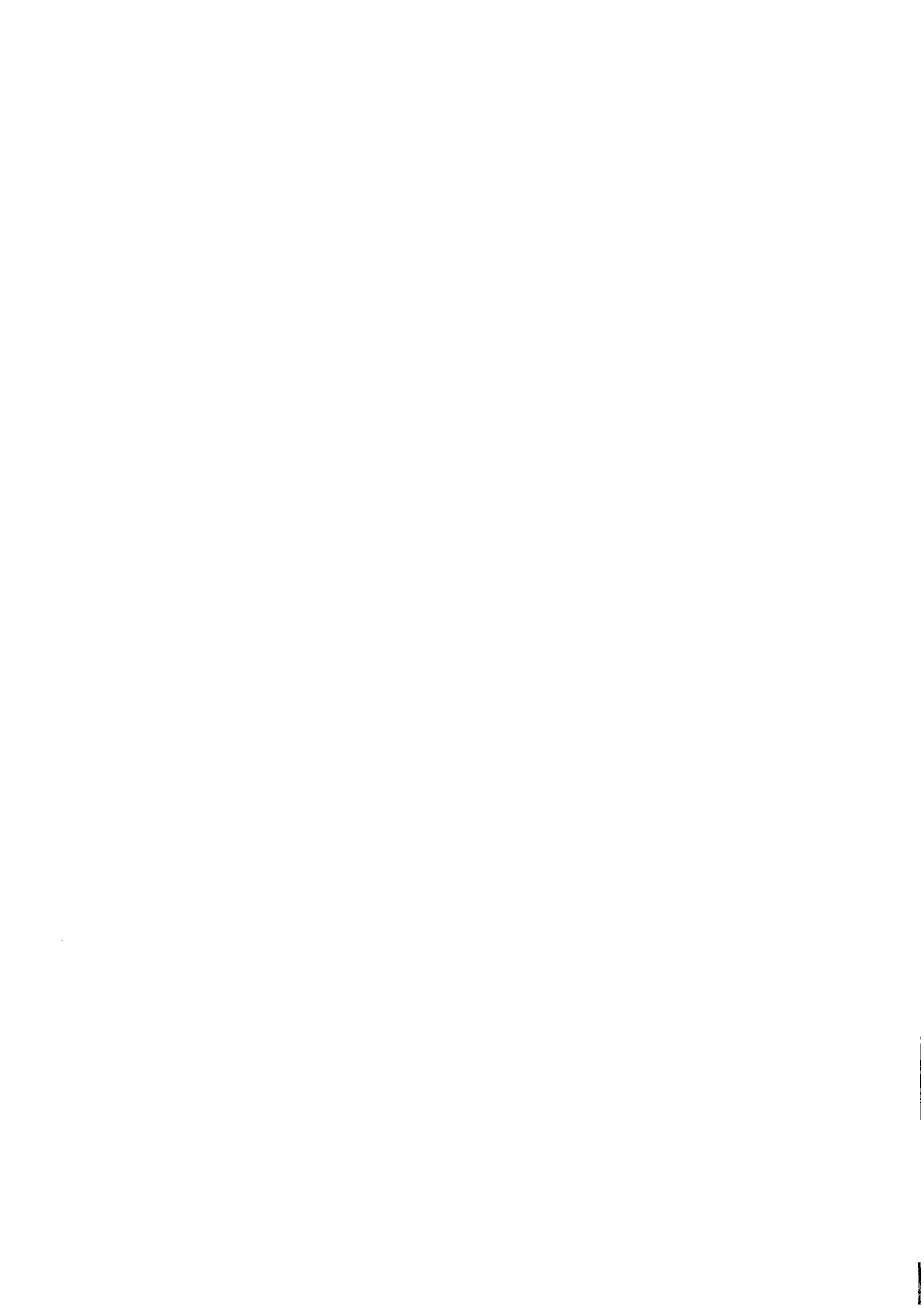### A Tactical Lobbying Game

Two lobbyists, having equal budgets, approach a legislature (or a committee) with the idea of buying votes. We imagine that the lobbyists are on opposite sides of an issue: A wants the measure to pass, B wants it to fail. Lobbyist A offers amount  $x_i$  to voter i and B offers  $y_i$ , subject to the budget constraints  $\sum x_i \leq a$  and  $\sum y_i \leq a$  (a > 0). We assume that the budgets are completely divisible. If  $x_i > y_i$  then A gains control of voter i, if  $y_i > x_i$ , then B gains control of i, and if  $x_i = y_i$ , there is a standoff or "tie" for that voter. Let the set of voters be designated by  $N = \{1, 2, ..., n\}$ , and the voting procedure by the collection S of winning sets. We adopt the usual convention that

 $N \in S$ ,  $\phi \notin S$ ,

and  $S \in S$  and  $S \subseteq T$  implies  $T \in S$  .

Then A wins (and B loses) if  $\{i \in N : x_i > y_i\} \in S$ ; similarly B wins (and A loses) if  $\{i \in N : x_i \geq y_i\} \notin S$ . We attach a value of +1 to winning, -1 to losing. If there is a tie for some voter, we may consider that he will go either way with a 50-50 probability. Thus, given payment vectors  $x = (x_1, x_2, \ldots, x_n)$  and  $y = (y_1, y_2, \ldots, y_n)$  by A and B respectively, let  $w_A$  be the number of winning,  $w_B$  the number of losing, sets S such that  $x_i \geq y_i$  for all i  $\in$  S and  $x_i \leq y_i$ for all  $i \notin s$ .<sup>†</sup> Then the expected payoffs to A and B will be

$$
v(x,y) = (w_A - w_B) / (w_A + w_B) \text{ and } -v(x,y) = (w_B - w_A) / (w_A + w_B) \quad .
$$

Strictly speaking payoffs should be taken net of costs. However, in the context of lobbying, winning or losing is

<sup>&</sup>lt;sup>†</sup>The author wishes to thank R.J. Weber for pointing out a slip in an earlier version of this definition  $\left[\stackrel{.}{8}\right]$ .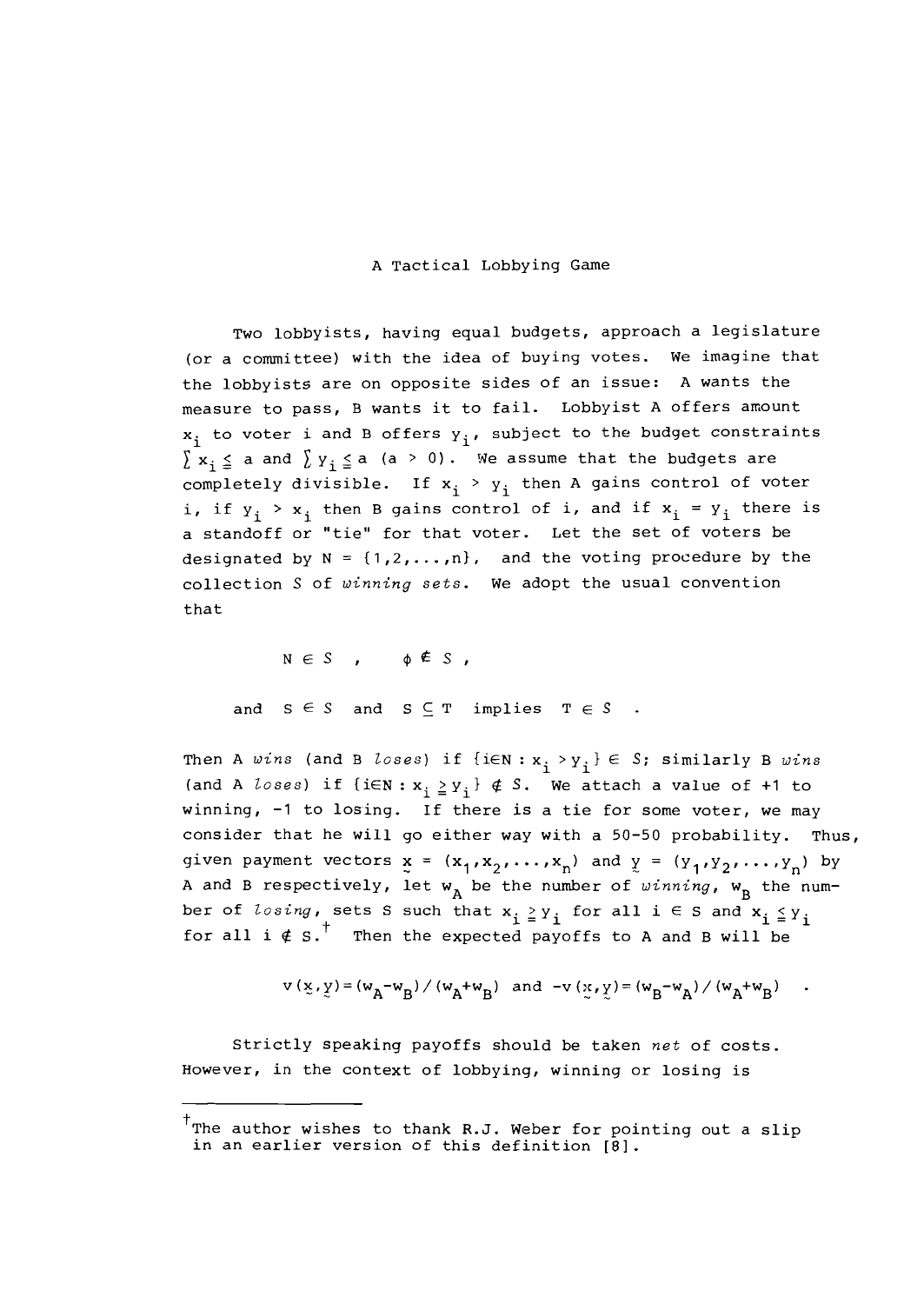assumed to be of incomparably greater value than the prices paid, so that for most purposes the costs can be suppressed.

We call the games defined by the payoff function (1) *tactical lobbying games.* This class of games was introduced in [El as a specific model of political lobbying; and also as a general model for imputing *values* to the voters in a voting game (i.e., a simple game) . **A** related formulation of a lobbying game that applies to a whole legislative session rather than "bill by bill" is developed in [51. When only one lobbyist attempts to buy votes a quite different model and a different concept of value result [6].

The purpose of this note is to point out several interesting features of tactical lobbying games, and to mention some unsolved problems regarding them.

The first example of a tactical lobbying game seems to have been considered by Bore1 [I], who formulated it as a problem of defense. In Borel's example, three "points" are to be defended against an "aggressor", each deploying the same number of forces. The aggressor's objective may be formulated in either of two ways: (i) maximize the expected number of points captured; or (ii) maximize the expectation that a majority of points are captured. For three points, and with equal budgets, these objectives amount essentially to the same thing, since (except for ties) each player will capture at least one but no more than two points.

Subsequently, this type of game was generalized, using the **first** objective only, by Tukey and others [2,3,4], to so-called "Colonel Blotto" games. In Colonel Blotto games, a weight  $w_i$ is associated with each point and the objective is to maximize the total expected weight of the points captured. Gross [2] and Gross and Wagner [ 31 showed that such games always have an equilibrium solution (in mixed strategies) and gave various methods for constructing solutions. Unfortunately, except for special cases (as in that mentioned above of three points of equal weight) these solutions do not work for lobbying games.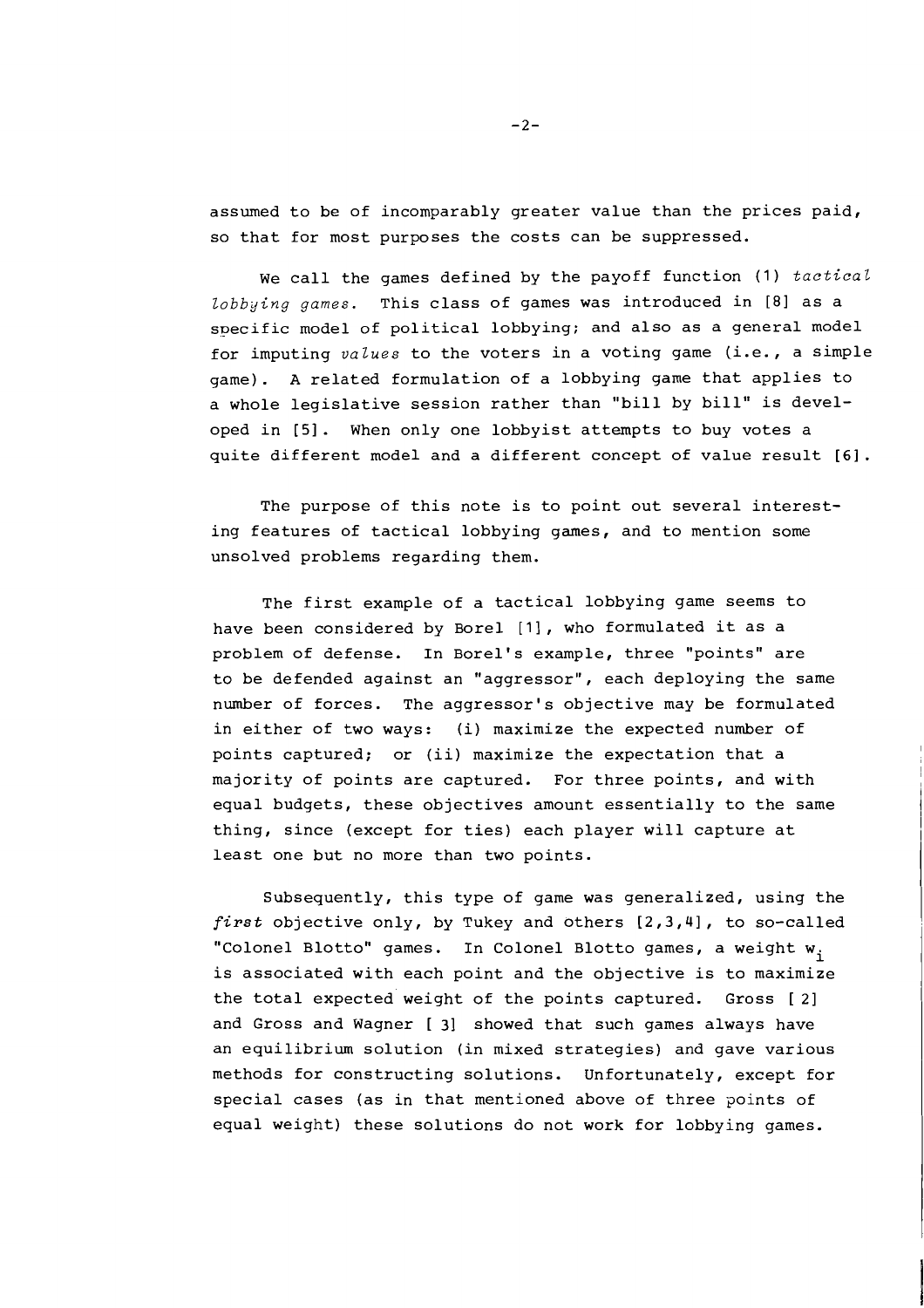Indeed, lobbying games may be viewed as a different way of generalizing Borel's original idea by using the *second* type of objective defined above, and their behavior appears to be quite different than that of Colonel Blotto games. The most essential difference from Colonel Blotto games is, as we shall presently show, that *an equilibrium solution does not always exist.* This situation can arise in certain cases where the roles of the "aggressor" and the "defender" are not symmetric. (Note that Colonel Blotto games are always symmetric for the two protagonists, given that they have equal resources.)

To illustrate what sort of behavior can be encountered in lobbying games, we will consider various simple games  $\Gamma$  on three voters. Let the three voters be denoted 1,2,3. A *mixed strategy* of a lobbyist will be a probability distribution represented by a probability measure  $\mu$  on the Borel sets in the simplex

$$
\underline{x} = \left\{ x = (x_1, x_2, x_3) \ge 0, \sum x_i = 1 \right\}, \mu(\underline{x}) = 1
$$

The payoff function  $v(x,y)$  for this class of games is bounded and Borel measurable so the integrals f v(x,y)dµ are<br>defined. We say (µ,v) is an *equilibrium pair* ~ of mixed strategies if for every  $x^0$  and  $y^0 \in X$  we have

$$
\int_{\mathbf{X}} v(\mathbf{x}, \mathbf{y}^{0}) d\mu \geq \int_{\mathbf{X} \times \mathbf{X}} v(\mathbf{x}, \mathbf{y}) d(\mu \times \nu) \geq \int_{\mathbf{X}} v(\mathbf{x}^{0}, \mathbf{y}) d\nu
$$

If voter 1 is a *dictator*, i.e., if 1's assent is necessary and sufficient to pass a measure, then all the other voters are dummies and nothing can be gained by bribing them. Hence the unique equilibrium solution is for both lobbyists A and B to spend all their resources on voter 1, and the game has a solution in pure strategies. Clearly the same result holds whenever the voting game  $\Gamma$  has a dictator.

Suppose on the other hand that the assent of all three voters is required to pass. Then lobbyist A has a much more difficult job to succeed than does B. Indeed, no matter what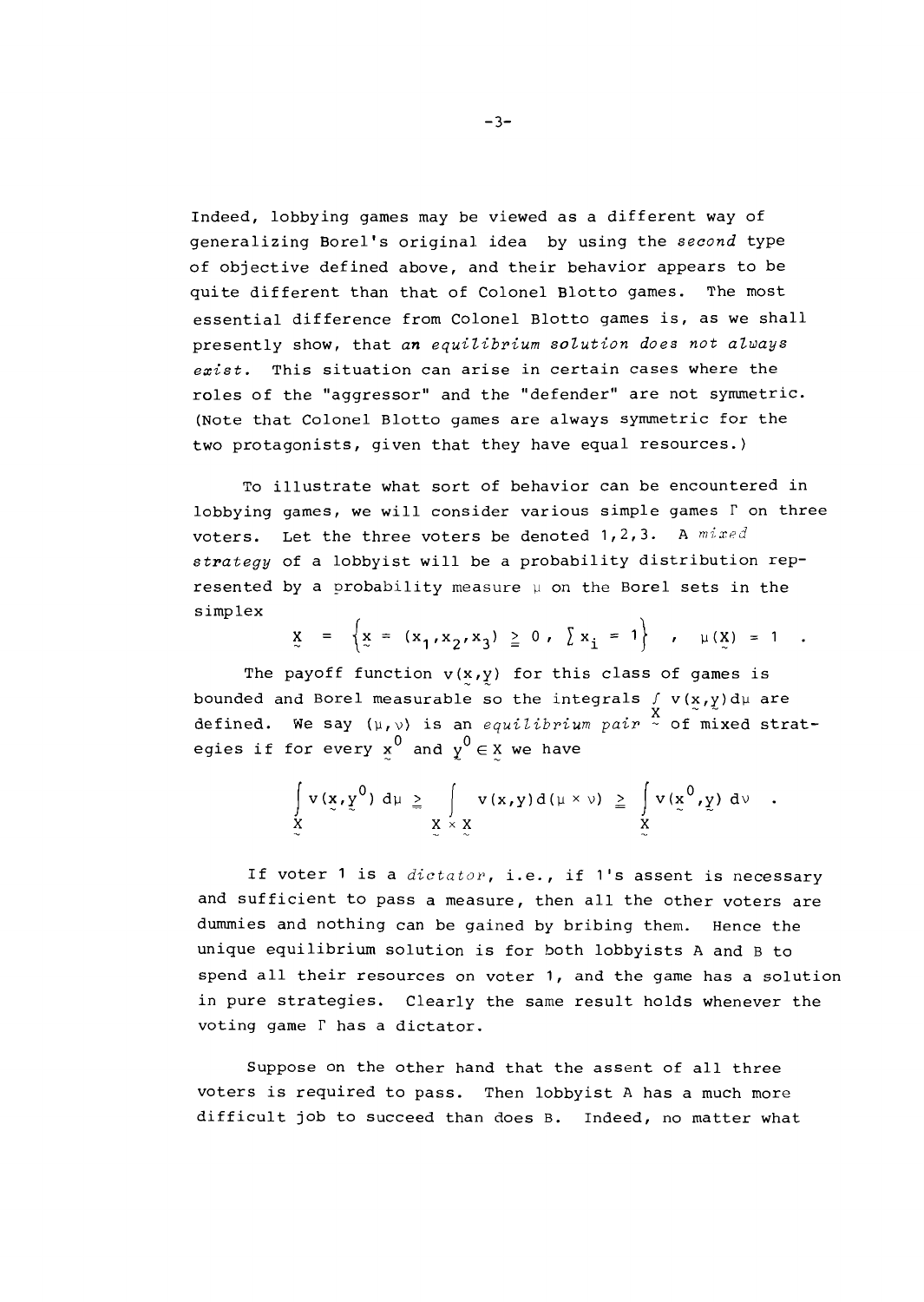pure strategy **A** uses he will always lose at least one voter *unless* it happens that B is using exactly the *same* pure strategy. Therefore it is clear that B should employ a measure  $\vee$  on X such that the measure of any single point is zero. In that case any strategy of **A** will fail with probability 1, so that the game has an equilibrium solution (in fact, a multiplicity of equilibria) consisting of a mixed strategy for B and a pure strategy for **A**   $(\text{namely } x = 0)$ .

We say that a voter is a *veto player* if his assent is necessary to win, that is, if he is contained in *every* winning set. Generalizing from the above example, if there are two or more veto players, then the lobbying game has an equilibrium solution in which B wins with probability 1. The three-person game having two veto players and one dummy is handled in this way.

If I is the game of simple majority rule on three voters, then the lobbying game is symmetric for **A** and B and there are an infinite number of different equilibrium solutions, as pointed out by Gross and Wagner [3] . One such solution is to erect a hemisphere on a circle inscribed in **5** and to consider a uniform distribution on the hemisphere: the projection of this onto **5** constitutes an equilibrium mixed strategy for both lobbyists (Figure 1). Other solutions exist, however, in which the subset of pure strategies used has an arbitrarily small area [3].

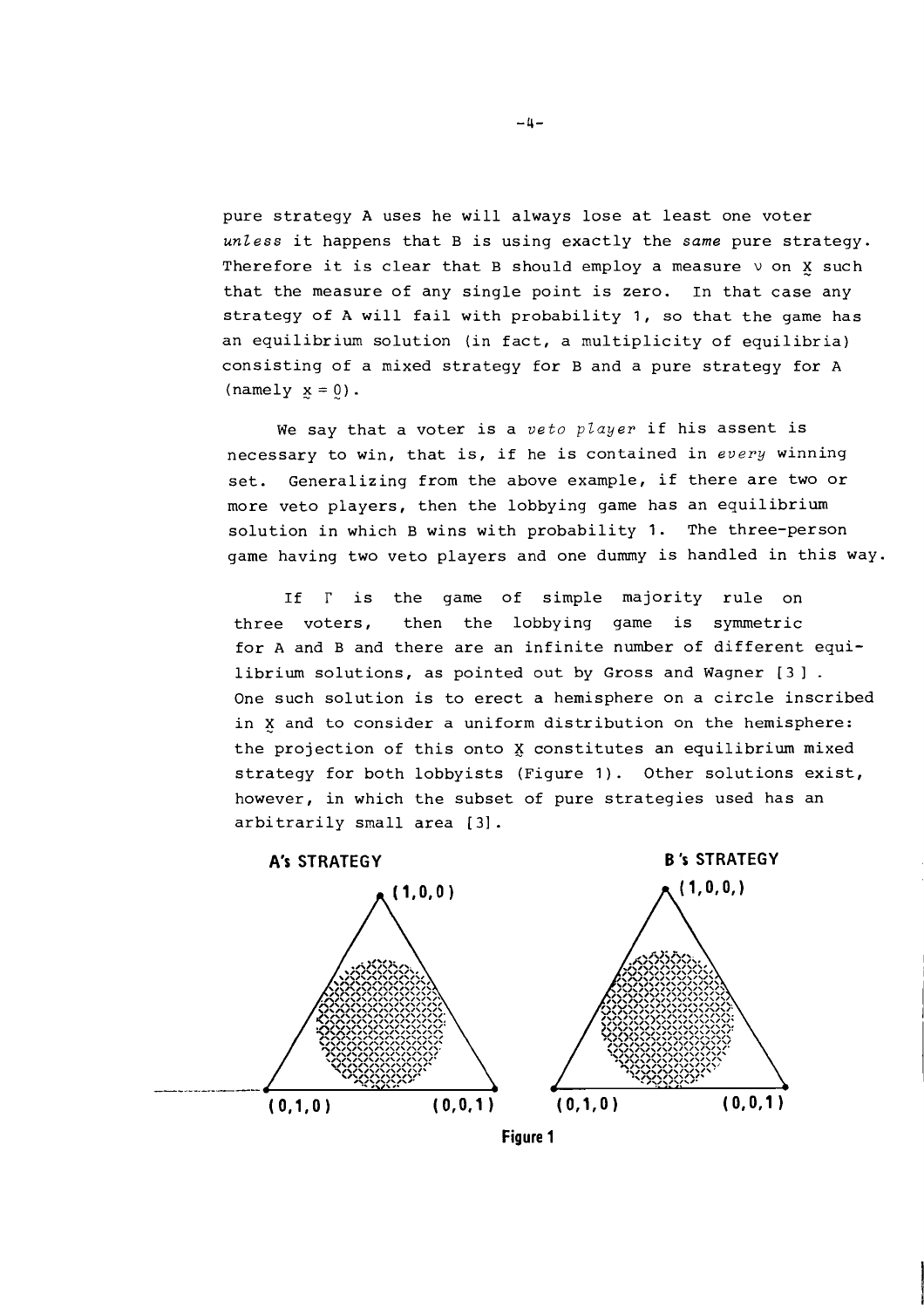The only other case to consider for three-person games is that where the minimal winning sets have the form  $\{1,2\}$  and  $\{1,3\}$ . Then voter 1 is a veto player but not a dictator, and the associated lobbying game is not symmetric for A and B. In this case we assert that no equilibrium solution exists even in mixed strategies. The reason for this is, roughly speaking, that both B and **A** want to spend an arbitrarily large part of their resources on voter 1, but not  $all$  their resources. Suppose, in fact, that there is an equilibrium, and that **<sup>A</sup>** succeeds with probability p. For any pure strategy of B, such as y<sup>1</sup> in Figure 2, A wins only with strategies in the shaded area; hence A plays strategies in this area with probability at least p.



But a similar analysis holds for  $y^2$  (Figure 3). In fact we may find an infinite sequence of points converging to (1,0,0) such that the corresponding shaded areas are disjoint.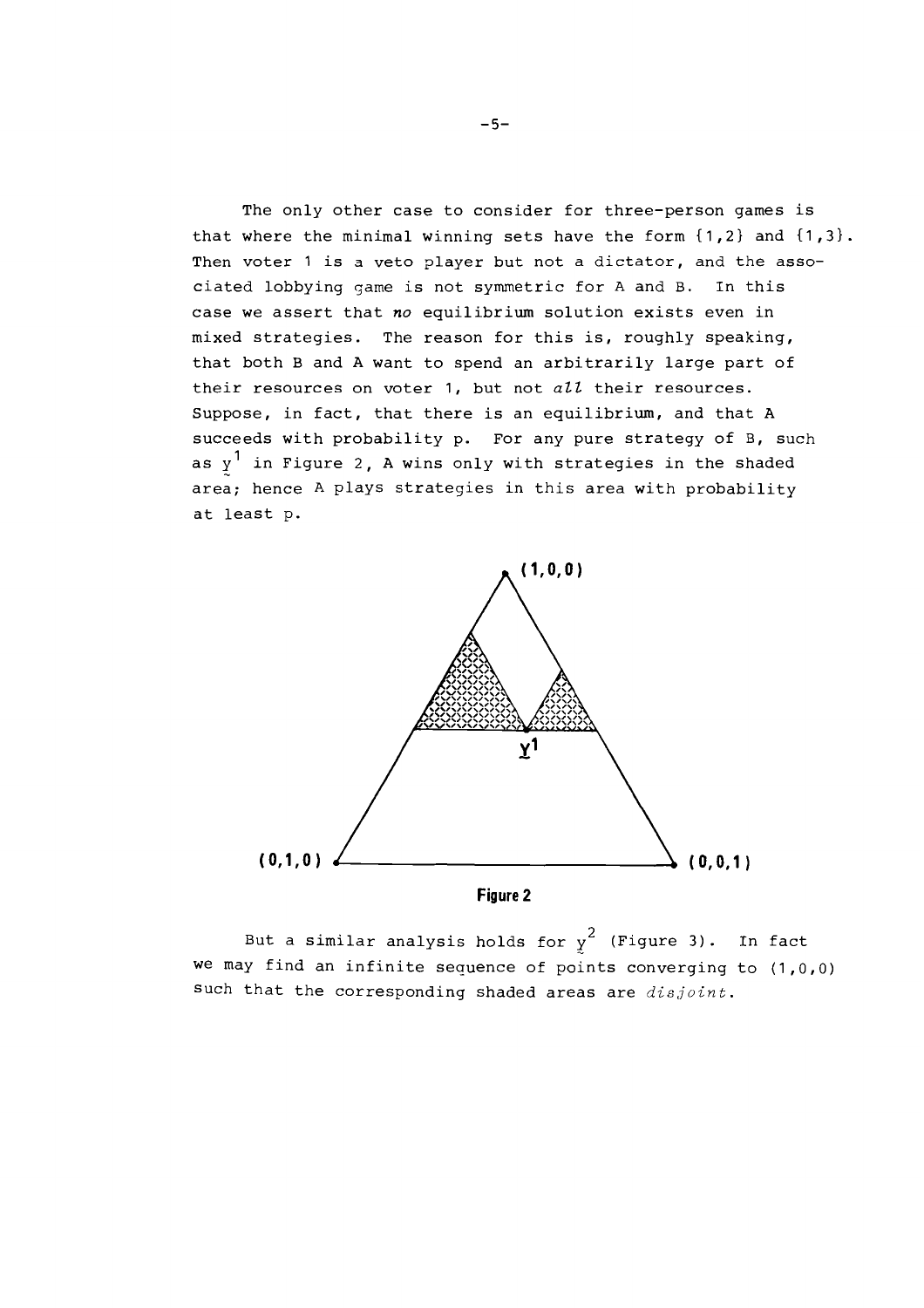

Thus p = 0. But for any mixed strategy of B, A always has an opposing strategy that *does* succeed with positive probability. Hence there can be no equilibrium. The general proof of nonexistence when there is a single veto player who is not a dictator is given below.

Our observations may be summarized in the following theorem.

# *Theorem I* Let r be a simple game, G the associated tactical lobbying game.

- (i) If  $\Gamma$  has a dictator i then  $x_i = y_i = 1$ gives an equilibrium solution for **G**  in pure strategies.
- (ii) If  $\Gamma$  has a set V of at least two veto players then (O,v) is an equilibrium pair for G for any v satisfying  $v(\lbrace \underline{y} \in \underline{y} : y_{\underline{i}} = 0 \text{ for all } \underline{i} \notin V \rbrace) = 1$  and  $v(y) = 0$  for all  $y \in X$ .
- (iii) If r has exactly one veto player who is not a dictator, then there is no equilibrium solution for G.

 $-6-$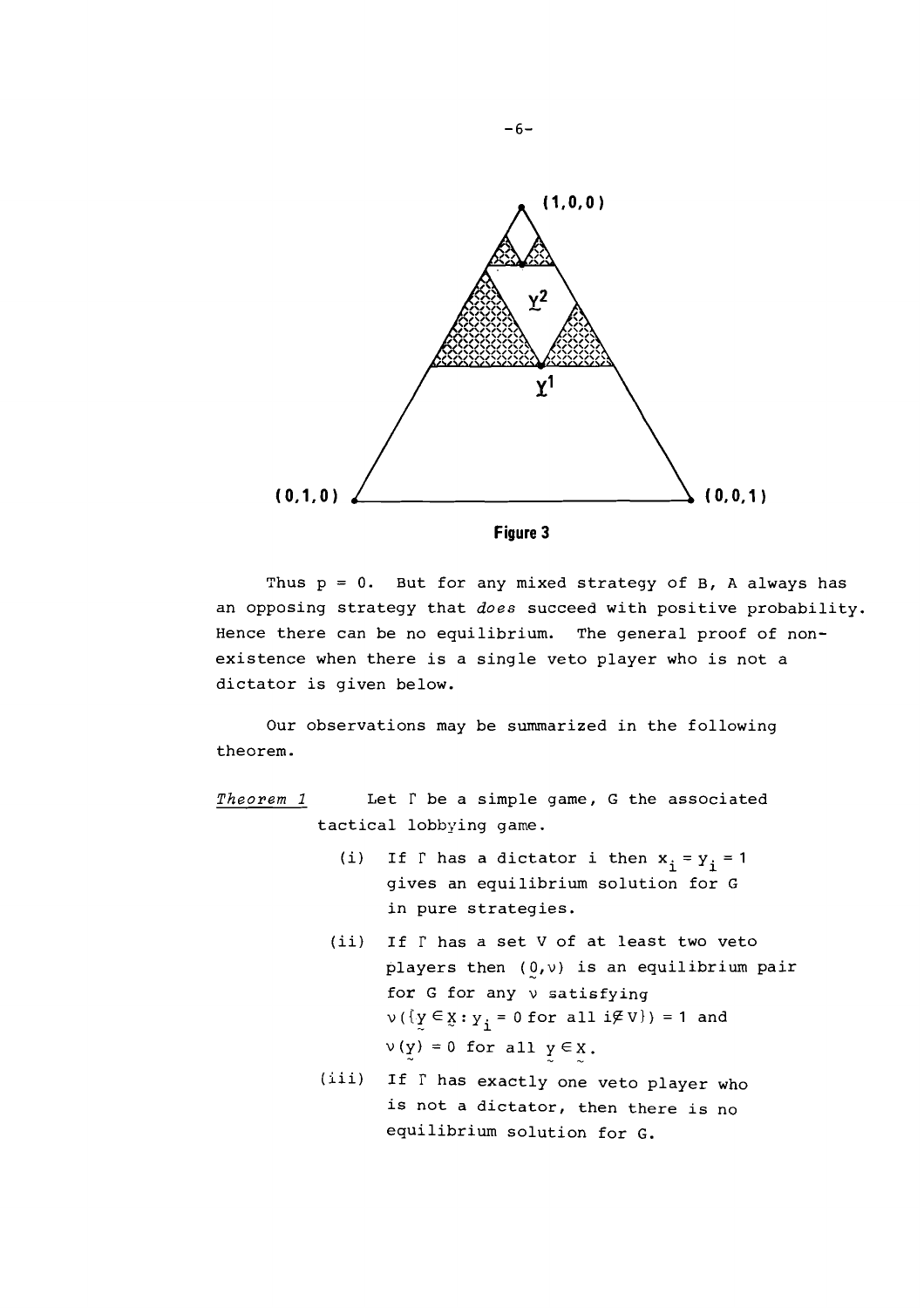**Proof:** The truth of (i) and (ii) was noted above, so it remains only to establish (iii).

Let  $\Gamma$  be a voting game on voters  $\{1, 2, \ldots, n\}$  and suppose that voter 1 is a veto player but not a dictator. Suppose further, by way of contradiction, that  $(\mu, \nu)$  is an equilibrium pair for the associated lobbying game G. Let p be A's expectation of success under this pair.<sup>†</sup> Suppose first that  $p > 0$ . For each  $\epsilon > 0$  define  $y^{\epsilon} = (1-\epsilon, \frac{\epsilon}{n-1}), \ldots, \frac{\epsilon}{n-1})$  and let D<sub>c</sub> be the set of all  $\mathbf{x} \in \mathbf{X}$  such that if A plays  $\mathbf{x}$  and B plays  $\mathbf{y}^{\varepsilon}$ , then A has a positive expectation of success. Evidently,

$$
(1) \t\t\t $\mu(D_c) \geq p$ .
$$

Moreover, we must have for any such  $x$  that

 $x_1 \geq y_1^{\epsilon}$ 

and

 $x_i \geq y_i^{\epsilon} = \frac{\epsilon}{7} (n-1)$  for at least one j  $\neq 1$ . Since  $\sum x_i = 1$ , it follows that

$$
x_{1} \leq 1 - \frac{\epsilon}{7}(n-1) \leq 1 - \frac{\epsilon}{7}n \quad \text{for all} \quad x \in D_{\epsilon}.
$$

In particular,

$$
(2) \tD_{\varepsilon} \cap D_{\varepsilon} \t= \emptyset .
$$

But then by (1) the measure of the set  $D_{\varepsilon} \cup D_{\varepsilon/h} \cup D_{\varepsilon/h^2} \cup ...$ is unbounded, a contradiction. Hence  $p = 0$ .

Now consider B's mixed strategy  $v$ . Let  $E_{\varepsilon} = \{y: y_1 \leq 1 - \varepsilon\}$  and suppose that for some  $\varepsilon > 0$ ,

$$
(3) \t\t y(E_{\varepsilon}) > 0.
$$

 $\overline{f}_{\text{This}}$  is generally different than A's expected numerical payoff.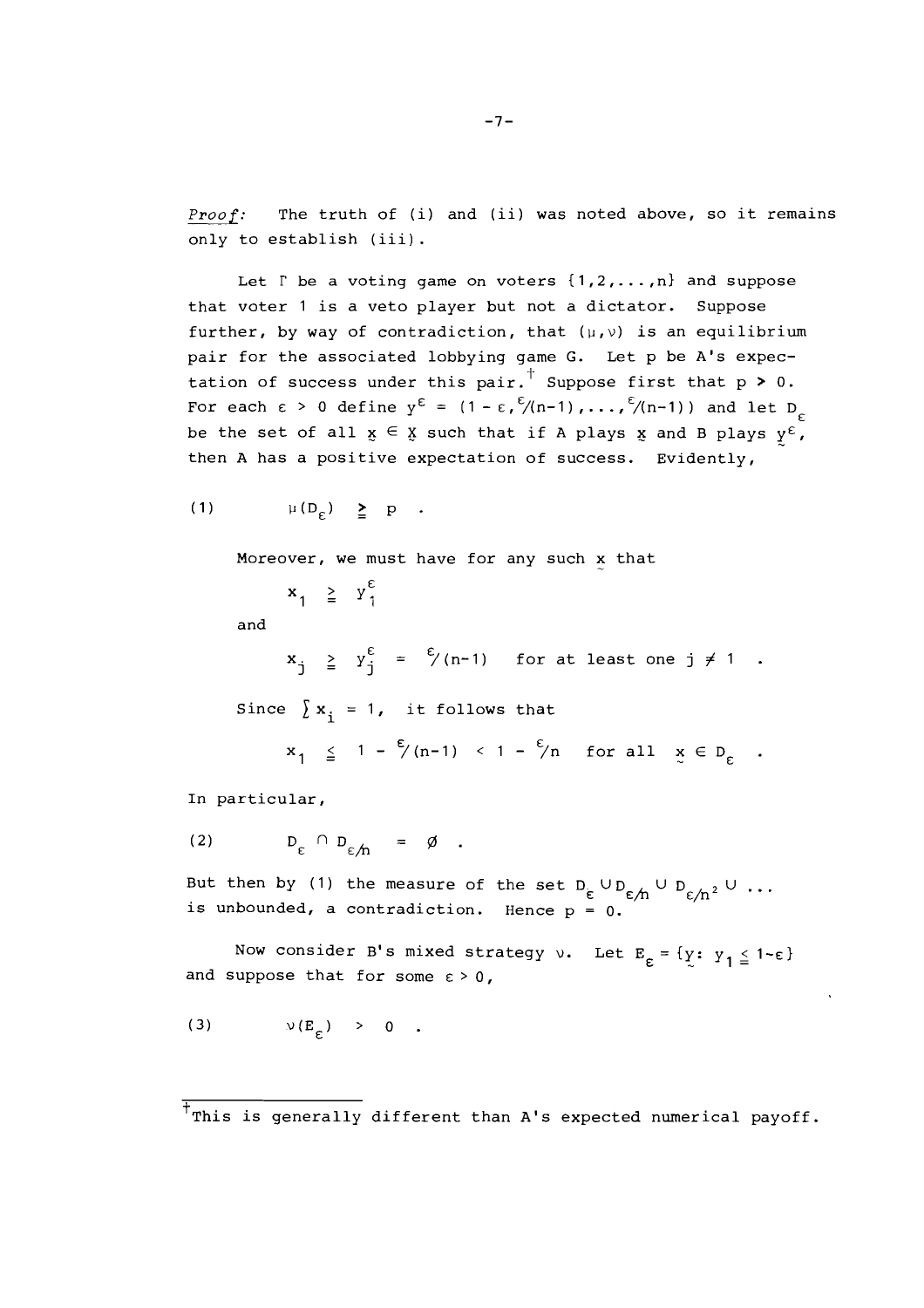Let  $\mu^*$  correspond to the uniform density. Given any  $y \in E_f$ let  $y_k$  be the maximum among all  $y_i$ , i  $\neq$  1. Then  $y_k \geq \varepsilon/(n-1)$ . Since 1 is the *unique* veto player, there is a winning set S *not* containing *k.* We may therefore construct various **5** such that  $x_i > y_i$  for all  $i \in S$ . In fact, let  $\delta = \epsilon/(n-1)^{\bar{2}}$  and

$$
z_{\underline{y}} = \left\{ \underline{x}: y_{i} \leq x_{i} \leq y_{i} + \delta \quad \text{for all } i \neq k \right\} .
$$

Then  $\mu^*(Z_{\alpha}) \geq c \delta^{n-1} > 0$  for some suitable constant  $c > 0$ . Thus if  $A^{\uparrow}$  plays instead the mixed strategy  $\mu^*$ , then  $A$  succeeds with probability at least  $c\delta^{n-1} > 0$  against  $any \, y \in E_c$ . Since by assumption B plays in E<sub>c</sub> with probability  $v(E_c) > 0$ , it follows that  $(\mu^*, v)$  gives a positive probability of success to  $A$ , contradicting the fact that  $(\mu,\nu)$  is an equilibrium.

Therefore  $\nu(E_c) = 0$  for all  $\epsilon > 0$ . But then  $\nu(1,0,\ldots,0) = 1$ , so **A** can switch from **p** and play the pure strategy (1,0,. . . ,0) with a positive probability of success (because of our convention on resolving ties), again contradicting the fact that  $(u,v)$  is an equilibrium. Hence no equilibrium exists.

If an equilibrium solution  $(\mu,\nu)$  to the tactical lobbying game *does* exist, values may be imputed to the voters in the voting game by considering the expected amounts they are offered,

(4) value of 
$$
i = \int_{X} x_i d\mu + \int_{X} y_i d\nu
$$

This value, when it exists, will be called a *noncooperative value* of the underlying voting game. Notice that when there is a dictator, all the value is ascribed to him. In the case of two or more veto players, however, the value is in some sense jndeterminate. In the case of one veto player who is not a dictator, the value is undefined, although a case can be made that in some sense the veto player should receive an *arbitrarily large share* of the total value, though not all of it. Except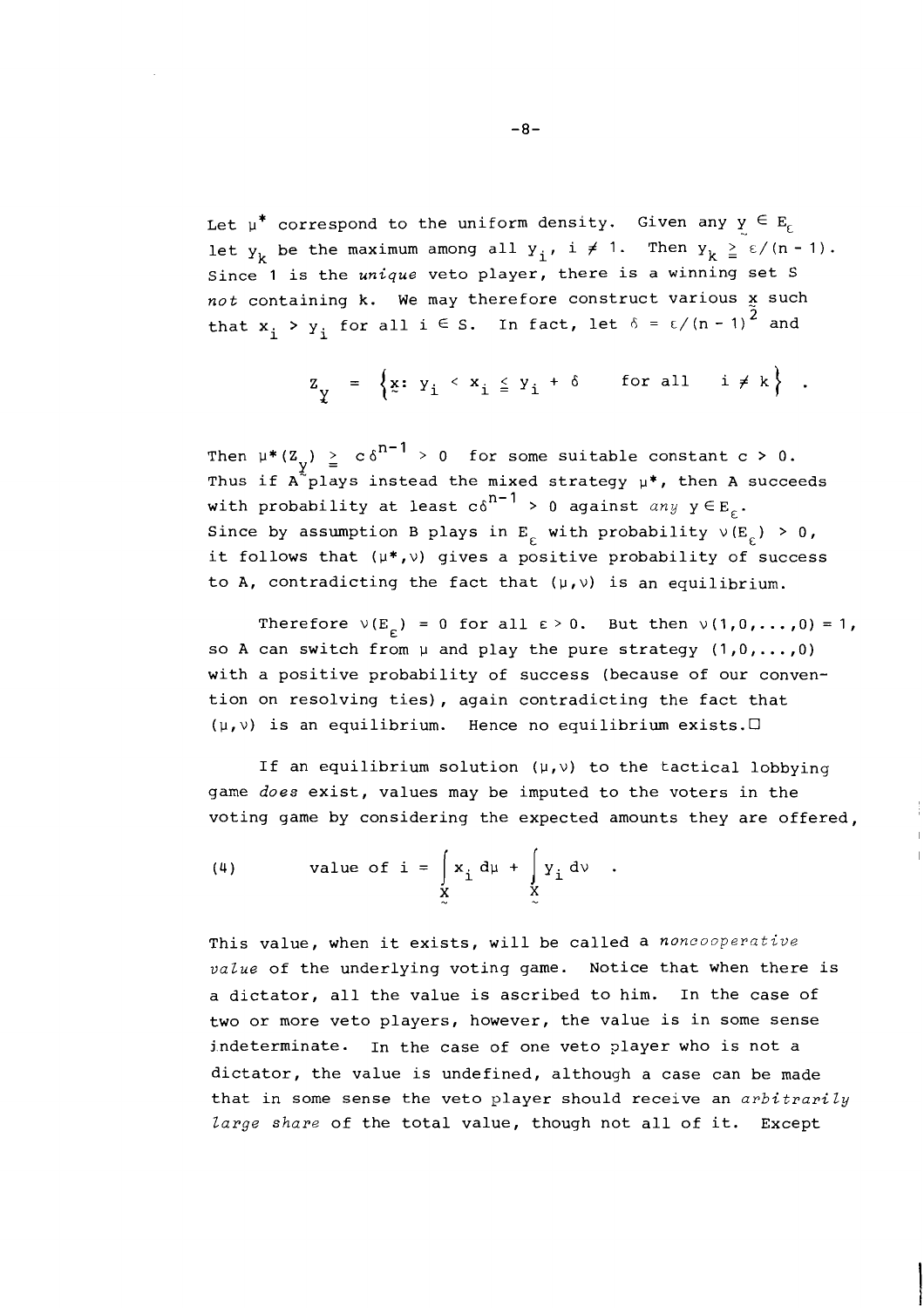for the case when there is a multiplicity of veto players the value of a dummy is zero, whenever the value is defined.

One problem with this value is that the explicit computation of equilibrium solutions for any but the smallest games seems to be difficult. **A** second problem, already noted with respect to games having a multiplicity of veto players, is that there may be several equilibrium solutions that yield different noncooperative values.

It is worthwhile to note that if  $(v_1, v_2, ..., v_n) = v$  is a noncooperative value for  $\Gamma$  as in (4), say y is obtained from equilibrium pair  $(\mu,\nu)$ , and if v' is another value obtained from  $(\mu^+, \nu^+)$ , then  $(\lambda \mu + (1 - \lambda) \mu^+, \lambda \nu + (1 - \lambda) \nu^+)$  is also an equilibrium pair, so  $\lambda y$  +  $(1 - \lambda) y'$  is also a noncooperative value. Thus the collection of all noncooperative values for  $\Gamma$  forms a *convex set*. As in the case of the core and other solution concepts, any imputation in this set could be considered in some sense as a plausible imputation of value to the players for the game T. However, notice that the set of noncooperative values may not be a *closed* convex set. This possibility is illustrated by the three-person voting game requiring unanimity for A, where (up to a multiyle) *any* vector except those that ascribe all value to one player is a noncooperative value.

Instead of attempting to compute the noncooperative value explicitly by integration, a useful approach is to approximate the continuous strategy spaces by a finite grid. A natural way to do this is by allocating a large but finite number u of *indivisible* units to each lobbyist that may be distributed among the voters. This leads to a two-person, zero-sum matrix game whose equilibrium solutions were used to approximate the equilibrium solution to the infinite lobbying game.

For comparison with the Shapley-Shubik and the Banzhaf values two voting games were investigated: the weighted voting game on four players  $(2,1,1,1)$  with quota 3, and the weighted voting game on five players  $(3,1,1,1,1)$  with quota 4. In both, the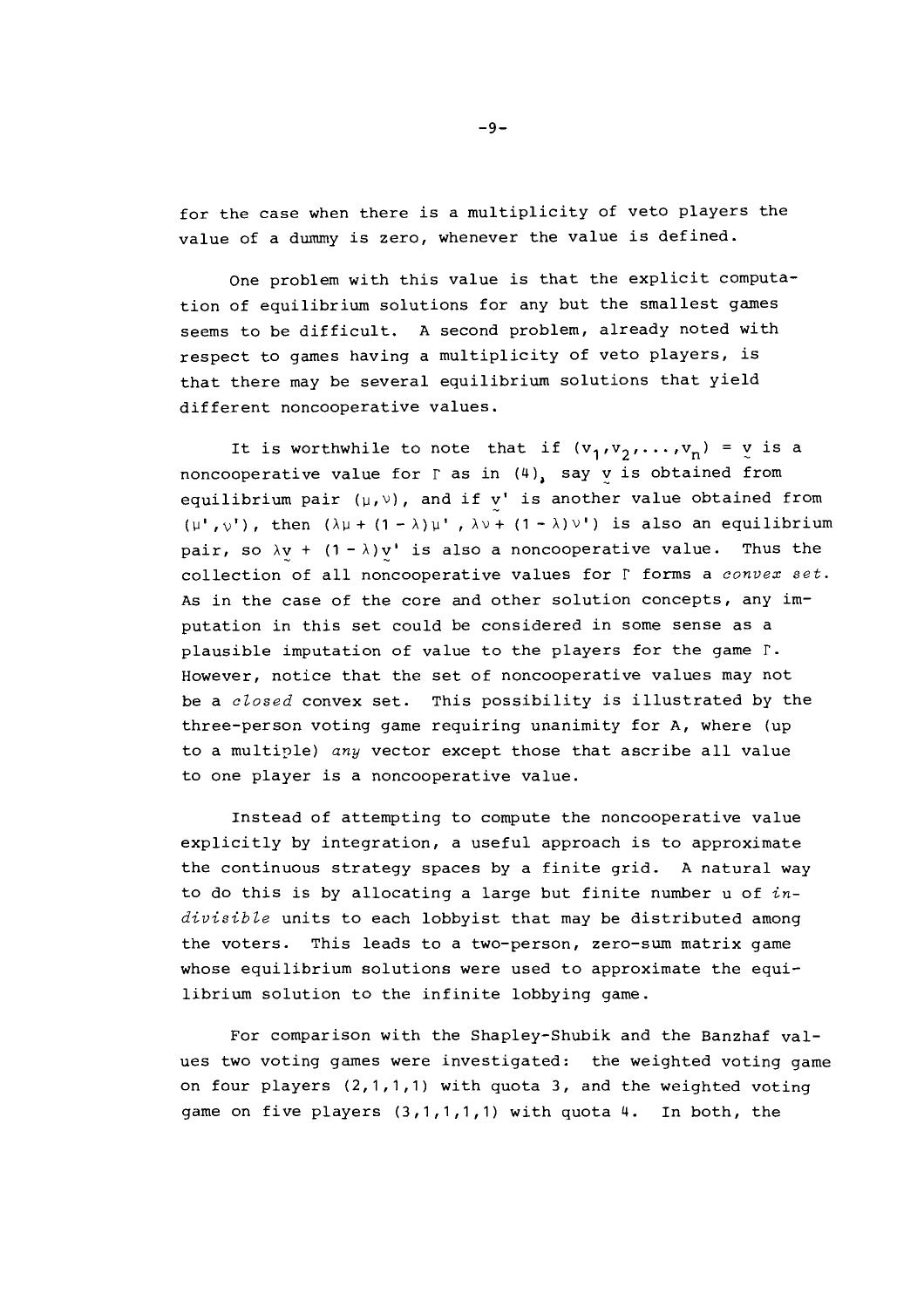minimal winning coalitions are the same as the minimal blocking coalitions, so the associated tactical lobbying game is in each case a symmetric two-person game.

The noncooperative value found for the game  $(2,1,1,1)$ is  $(1/2, 1/6, 1/6, 1/6)$ , which is the same as both the Banzhaf and the Shapley-Shubik values.<sup>†</sup>

For the game (3,1,1,1,1) the Shapley-Shubik value is (.60,.10,.10,.10,.10) and the Banzhaf value is (.64,.09,.09,.09, .09). For this game the noncooperative value is approximately  $(.56, .11, .11, .11, .11)$ . There may, in fact, be more than one noncooperative value for this game, but whether any of them corresponds to the Shapley-Shuhik or the Banzhaf values is not known.

In any case, the value that would be attributed to the players in a voting game by two lobbyists competing for their votes appears to be a new concept that differs from both the Shapley-Shubik and the Banzhaf values. The value is not defined for a game with a single veto player who is not a dictator. However, we conjecture that this is the  $only$  situation in which it does not exist. The value (or values) are difficult to compute precisely but techniques exist for finding very good approximations.

It is perhaps also worth pointing out that there is a situation, for any game  $\Gamma$ , in which a solution in pure strategies obtains --namely, when one lobbyist has considerably more resources than the other. In fact, if B has sufficiently more resources than A that he can completely prevent A from succeeding, then in the limit his most "efficient" strategy is to allocate his resources such that

$$
\sum y_i = \min
$$

 $^{\text{\tiny{\textsf{F}}}}$ This finding disproves a conjecture made in [7], which is an earlier version of **[8].**